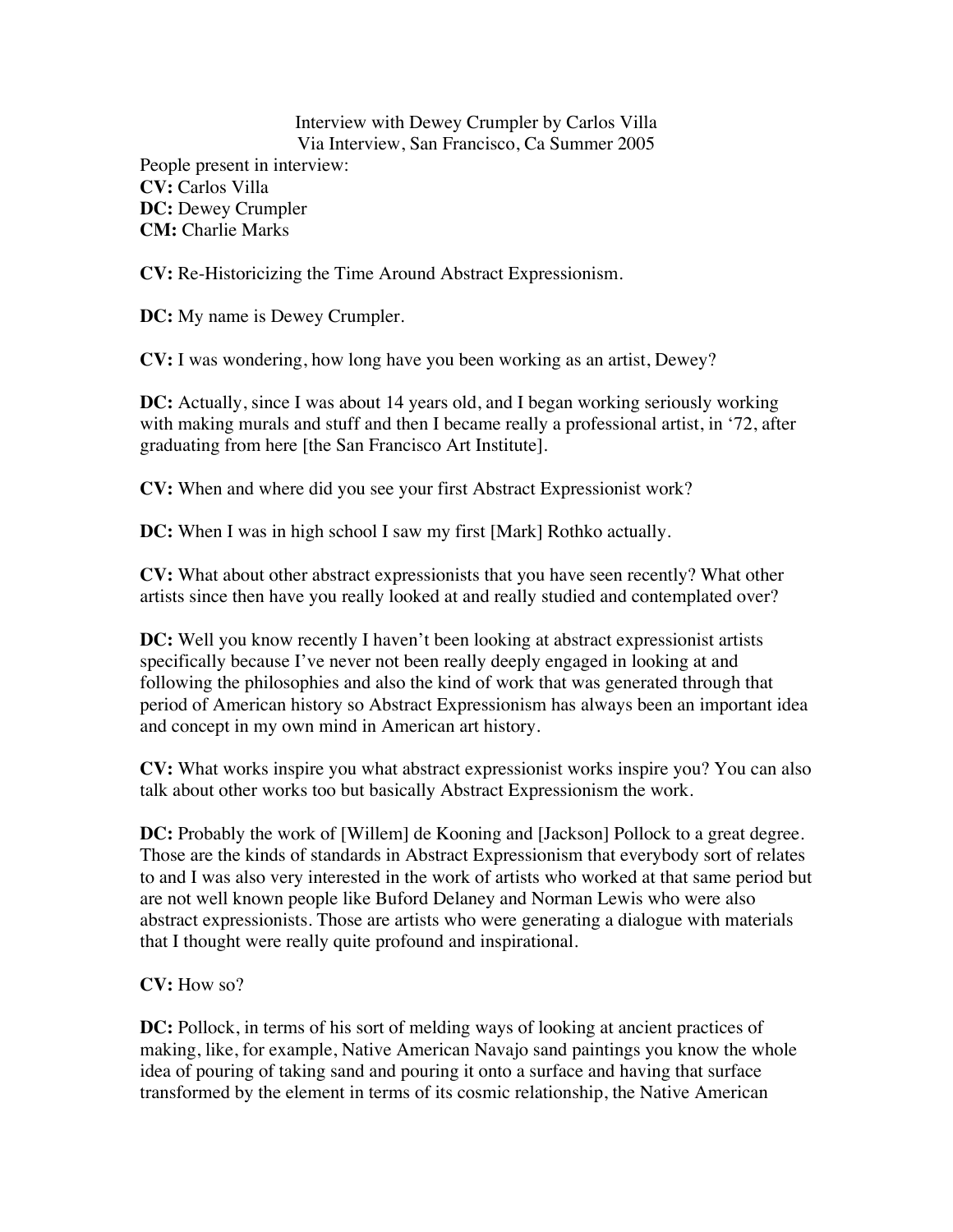creating that blazon form of transmutation on the ground through sand and earth is one kind of cosmic context. Pollock sort of manipulating the liquid element of that process, permitting gravity to sort of create this sort of horizontal physical context is another kind of cosmic situation that is the relationship with gravity and the relationship of expression as it falls through the sky and then ultimately makes its way onto the visual surface. Those were profound for me acts of sort of ancient ways of looking at reconstituting physical material.

**CV:** you mentioned de Kooning and I know that you are a drawer and de Kooning was a drawer and also de Kooning could never really get away from the idea of figuration but at the same time he found a way to do something but what was it in that or was in that that you really liked de Kooning?

**DC:** Well I like de Kooning a great deal as a colorist and as a mark maker in the Japanese mark making sense. That is, the Japanese way of calligraphic line—the spontaneity that comes immediately through the body and then into the thing. In terms of figuration, I do not feel that these artists ever stepped away from figuration. Whether it was Pollock or de Kooning, they were deeply figural. But if you think of figural only in retinal terms—that is, that you see something that visually appears to look like a figure—then you miss the point of figuration. Figuration is physical. It is attitude. The whole use of the figure to create the calligraphic context is figural. But we, in our limited capacity in this culture to fix something in a visual recognition, create this unfortunate relationship to Pollock's trying to obliterate the notion as abstract expressionist was of subject matter they are just idiots from my point of view.

**CV:** How does the knowledge of these tenets of Abstract Expressionism and Minimalism affect your art and what you do?

**DC:** well there is in that context an acceptance a deep acceptance for your initial reasoned act action that you can trust your reasoned action. That is, that you know generally where you want to go in the thing but you are willing to let it happen. In the instant that you capture it, create a cognitive relationship to it and then act and be willing to go with the act. That is something that Abstract Expressionism gave to the 20th century artist, which, I think, is operative in our way of using language, the language of mark making and also the language of physicality—of how we feel when we do something.

**CV:** I am going to ask you something for the future next. What do these theories of abstract expression and your practice have for currently practicing artists for this and succeeding generations?

**DC:** Abstract Expressionism has given us a way of looking at action and making, which opens up the dialog on the field of making in a particular way. It does not lock one in art. Historically, it did not lock one into a certain way of leading a thing. I think young people—people in the present moment—do use this way of making, even though they are working what we call figuratively, in a kind of continuous way. That is, they are making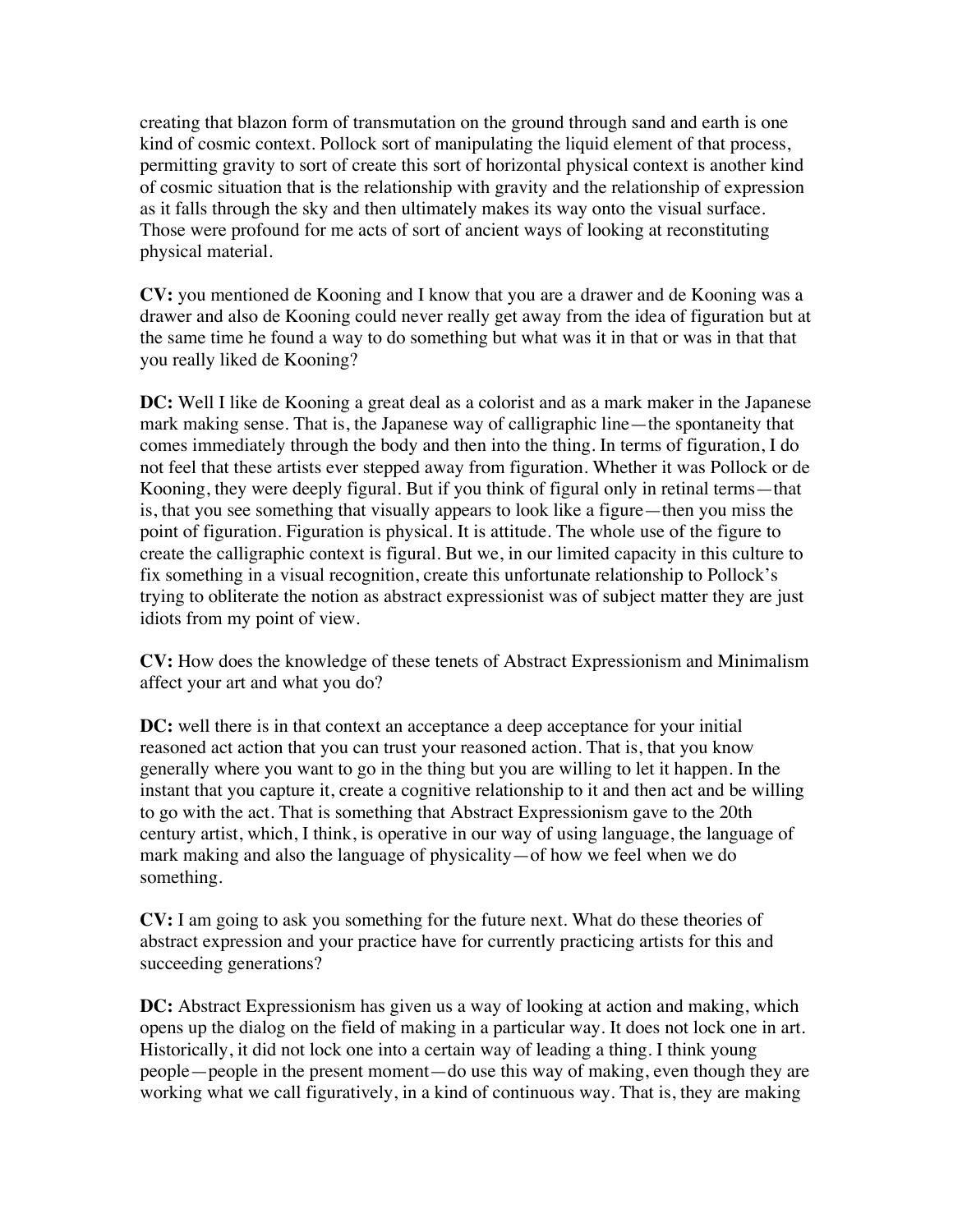cartoon reference art or pink bunny art. but the pink bunny art, or the irony that they are wallowing in presently, also has a justice in that kind of open spirit about engagement about deeper probing of something. Only at that time it came out of a kind of existentialist notion and at this time it comes out of a particular kind of cynicism or particular kind of a formula which tries to disassociate or become less passionate about a particular thing to not be too engaged in its deeper meaning it can accept a kind of surface context in a way that the previous generation would just not have permitted you know it required a much deeper engagement in the self and the self's relationship to a larger cosmic idea.

**CV:** so what does your work particularly have in common with previous generations and the generation that you just addressed?

**DC:** well I think that the previous generation which sort of shaped me in a particular way has provided me with what I stated earlier about this notion of exploring art in a much deeper way philosophically and also vision that and I'm much more interested in the things that are not direct that is that they work often obliquely that the meaning is somewhere out here not just right in front of your face even though it might present something to you which appears to be this it really is about that and I think that the Surrealists and the abstract expressionists and people like that were really looking out here in a particular way for me and young people their irreverence and their sense of you know its not all serious it can't be all serious is a kind of is a slight play on Sesame Street you know having grown up with a kind of Sesame Street and Oscar the Grouch attitude but at the same time a kind of Kermit the Frog sense of lightness is something that I think is really quite humorous and there is a kind of humor that they bring that I think is really quite wonderful and so it invigorates me in a particular way I like that aspect of their sort of postmodern irreverent attitude about life.

**CV:** so you had that in common?

**DC:** yeah yeah I mean I dig that.

12:49?

**CV:** you mentioned [Norman] Lewis and you also mention Buford DeLaney and I was wondering you know like and I notice that you have a book you know like with deLaney's picture with de Kooning maybe you take that out as I ask this question.

…

**DC:** could you hold on one second because I forgot it.

**CV:** Oh you forgot?

**DC:** but you could take a photograph of it and I could send it and you could lay it into your video.

**CM:** yeah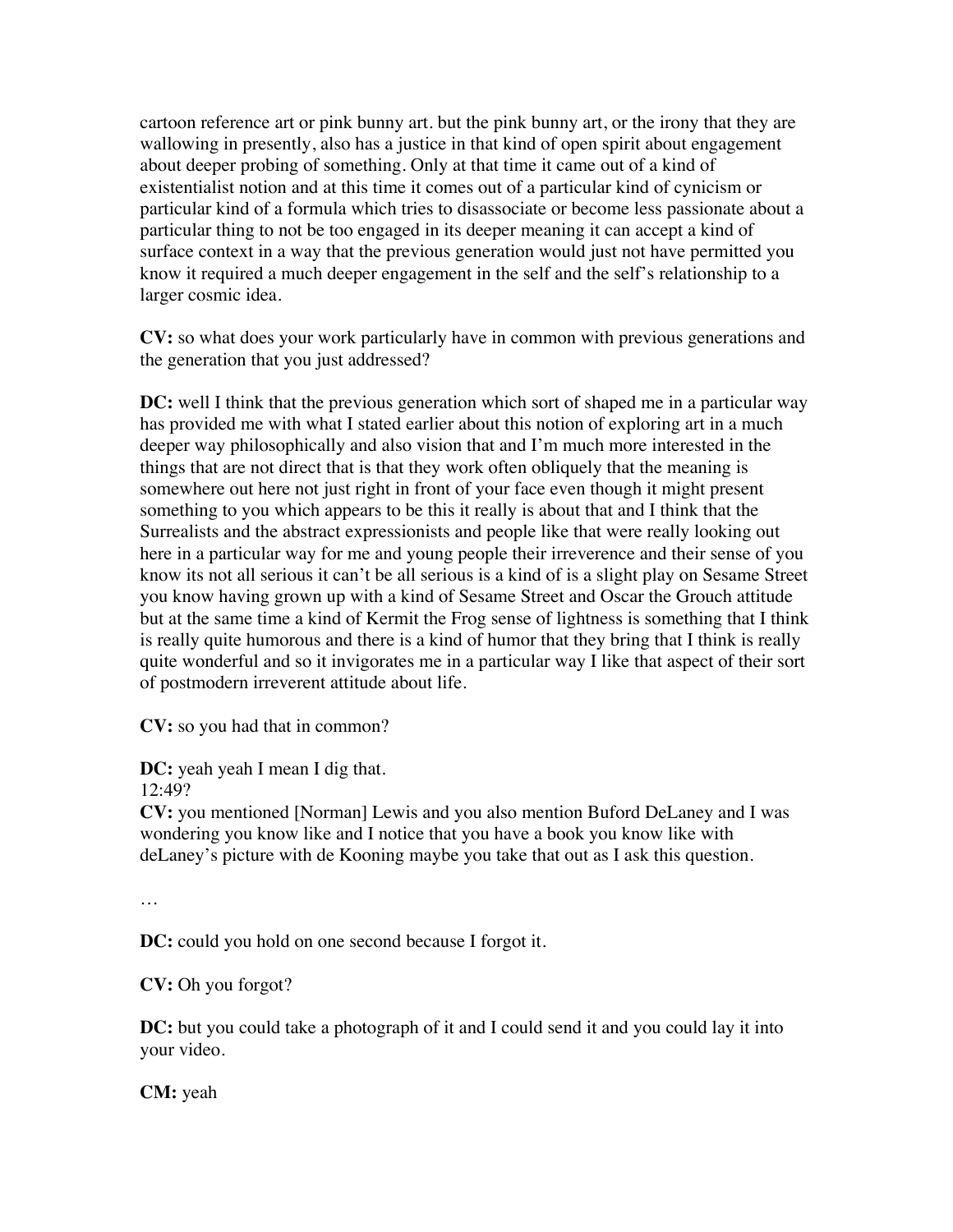**DC:** so we could still talk about it

**CM:** Yeah

**DC:** …You see I could email…he could lay it into the

**CV:** could you do that?

**CM:** yeah definitely

**DC:** because all we're going to do is mention it ok so let me talk now

**CV:** ok so I'm gonna ask you the question

**DC:** ok are you ready?

…

**CV:** Ok what having mentioned

**DC:** Norman Lewis

**CV:** And also

**DC:** Beuford Delaney yeah sure

**CV:** I'm wondering what is left out of the art histories that we know and that we are familiar with? We I know we'll talk about "we."

**DC:** ok first of all the history of art is always written to satisfy the interests of the power structure within the society that the art history is being taught in and we came up in an extraordinarily racist cultural aesthetic in the United States of America It is very much connected to Europe and anything outside of Europe was associated with the *other* now certainly the segregation which is one absolutism in America throughout its history was still in play in the 20th century and it was in the 1950s and 40s that the Civil Rights movement was beginning to emerge so certainly in the arts when art Alfred Barr and Rosenberg and also Clement Greenberg were articulating what Abstract Expressionism was they were satisfied ideals which were based on a kind of Eurocentric notion of the world and they were absolutely working to justify and insist on that it still persists today the context of that however which they sort of didn't concentrate on in art history was the notion that African Americans particularly Hale Woodruff Norman Lewis were deeply involved in that whole sort of seed of art Studio 35 kind of context that was going on in New York at the time and Norman Lewis for example was very much involved in organizing some of the places that people would hang out in and really discuss these issues but when Barr and others were deciding what the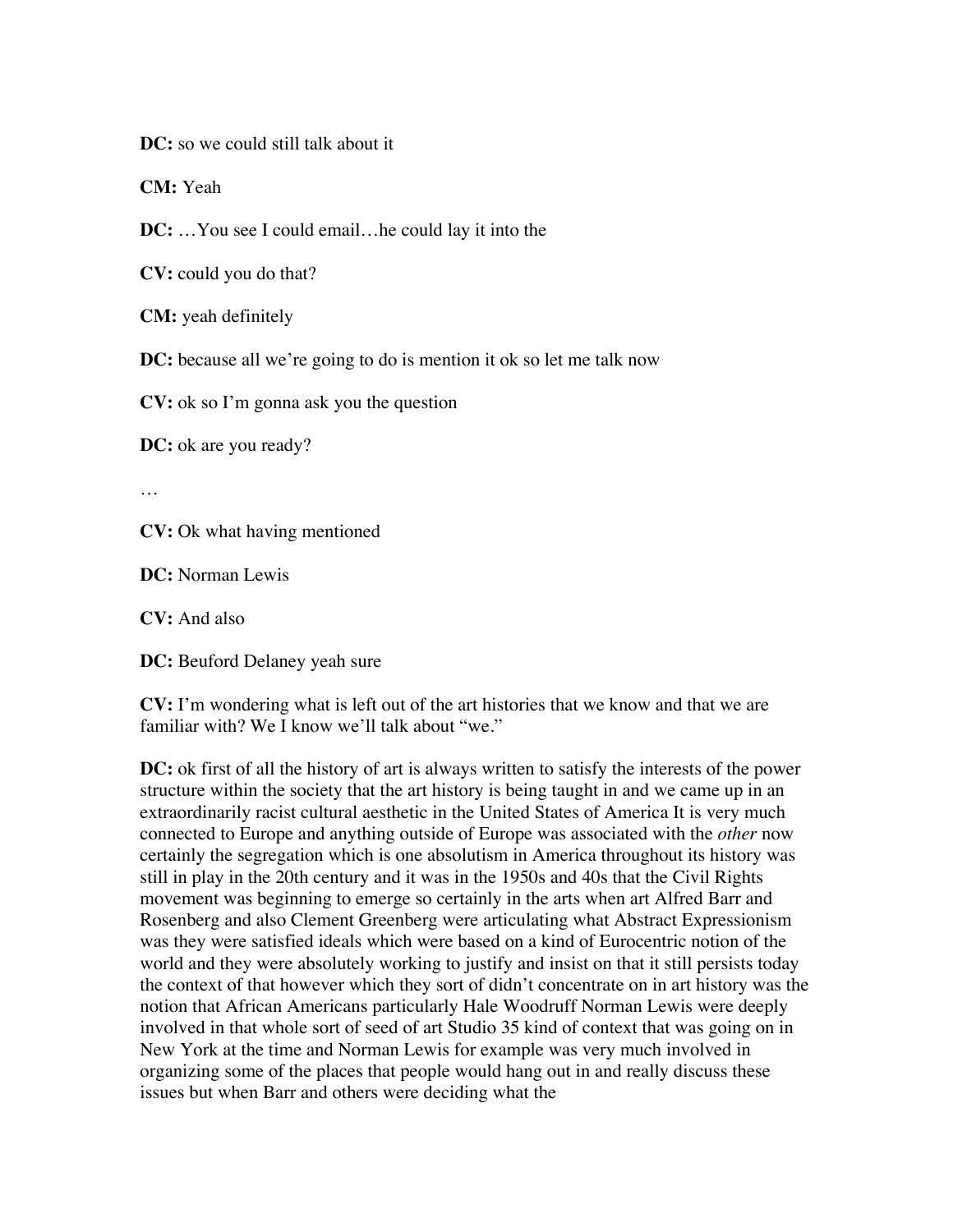16:14 phenology the physical look of Abstract Expressionism would be they favored a particular look Norman Lewis and others were interested not only in the existentialist aspect because of course they were they were very engaged in Kilthegard and many of the other writers and philosophers who were of importance to abstract expressionists at that time and very much engaged in the dialog however they also lived in Harlem and they came from a community that was interested in other kinds of frameworks one of them was music and the whole revolution that was taking place in music which Bebop was the tradition that came out of that context was very much connected to the human qualities so they were interested in a kind of physical representation which suggested figuration this was an anathema to the idea that artists who were trying to get away from the notion of that would work over here also their physical form the way they treated the surface of the canvas was not as dense in terms of paint handling as a Pollock or say a de Kooning but not much less dense than Norman Rockwell or certainly the sort of brains of the Abstract Expressionism movement the zith man of Barnett Newman so from that point of view we make a conscious choice and that choice had a lot to do I think ultimately with Barr and those others interested in making sure that their moneyed crowd would not be in sense with this

18:33plane/playing or giving the same sense of agency to these artists as they were to the others and so we wind up getting a lot more information and paying homage to the gods that they created called de Kooning and the others and the photograph which I spoke to you about is a photograph where both Barr and other major players in this abstract expressionist context at the Museum of Modern Art were seated and over in the corner on the left sort of in the dark is this little young dude by the name of Norman Lewis who is right there but never discussed and in any serious way by any of the historians who came through the 21st century but wonderfully there is a whole generation of young people African Americans among them thank goodness who are reshaping reinvestigating the notion of this magnificent and most powerful period in American history and stripping the biased way that art historians have dealt with this period to open up a dialog which is much more large not inclusive large then the narrow cast that was taking place in the 20th century by this unfortunate 19th century notion that art history was plagued with for most of the 20th century.

**CV:** ok I got a quick question for you I'm gonna leave or two questions with you just in terms of your own art and in terms of what you know about other people who have worked you know like that you've admired- audience who for what for?

**DC:** well audience is a weird thing first of all audience is important to the extent that communication is important so that they can be engaged and human beings can engage in a dialog with each other visually and auditorialy and so that's always important but for the maker audience is absolutely and always secondary should be.

**CV:** does the canon and or the exclusion of women and artists of color affect your practice and if so how?

**DC:** well it not only affects my practice it affects everyone's practice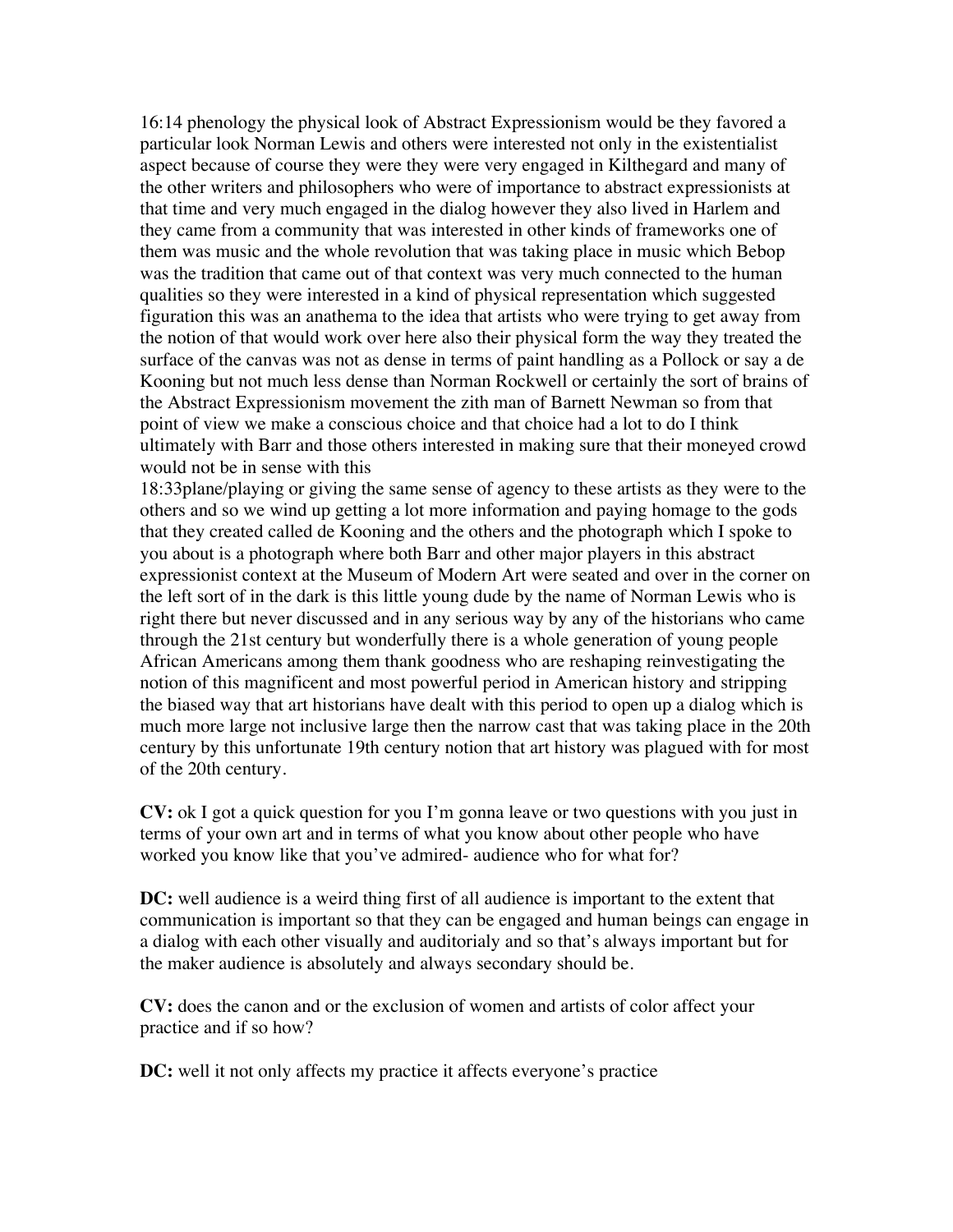## **CV:** how so?

**DC:** to live in a world where you only respond to and have the opportunity to engage a shaped group of individuals that you are shaping the way I see the world through providing me with the opportunity to see only a few of the myriad possibilities in the universe is to limit my capacity and therefore limit my ability as a maker because unless I am a seeker I would never have the opportunity to see beyond the shaping that you have provided me and the shaping that you have provided me that you do provide me is one that attempts to make me see through your eyes it does not open up the possibility for my own eyes and that affects/effects me deeply because I have to spend so much of my time as a maker trying to find out what else I did not gain from the exclusion of a larger dialog when I was developing as young people are doing today and therefore to have grown up learning art history and never hearing about women in a serious way diminishes me as a maker in a serious way. To come up in a class where all I saw were the images of white gods of art extraordinary as they are and were is to diminish me but not me because they didn't have much ultimate affect/effect on me because I became they forced me to become a seeker their absence forced me to become a seeker they have a great affect/effect on the generations to come if the seekers among us had not come to create a critique against that history that predominated much of the 20th century.

**CV:** okay now we're going to get down into it Dewey. What dues or misunderstandings have you had to pay as an artist for believing in your way of making art?

**DC:** well let me say that I paid justified dues. When you have a vision this is a kind of existentialist notion its very much connected to the early part of the 20th century or that part of the 20th century that we're talking about right now where Abstract Expressionism sort of opened the doors to this. That is that you got to pay whatever you make you make a decision to follow the atomized air that you perceive you're in trouble in a world which has absolutely and should have absolutely no interest in what atomized air you're taking in and therefore you got dues because that's your vision nobody else's but without it you don't have Abstract Expressionism you have a new way of seeing the world if you don't follow the necessity of your being which forces you're way of seeing the universe then we would have no Mozart no Monk no Train no Jimi Hendrix you know we would have no Aretha [Franklin] and ultimately you know we would have no real sense of the full self.

**CV:** okay now we're really going to get close down to it

## **DC:** alright

**CV:** okay what dues were paid from the misunderstandings of your art from say your community ethnic or otherwise?

## **DC:** well

**CV:** do your neighbors understand you? Your shit?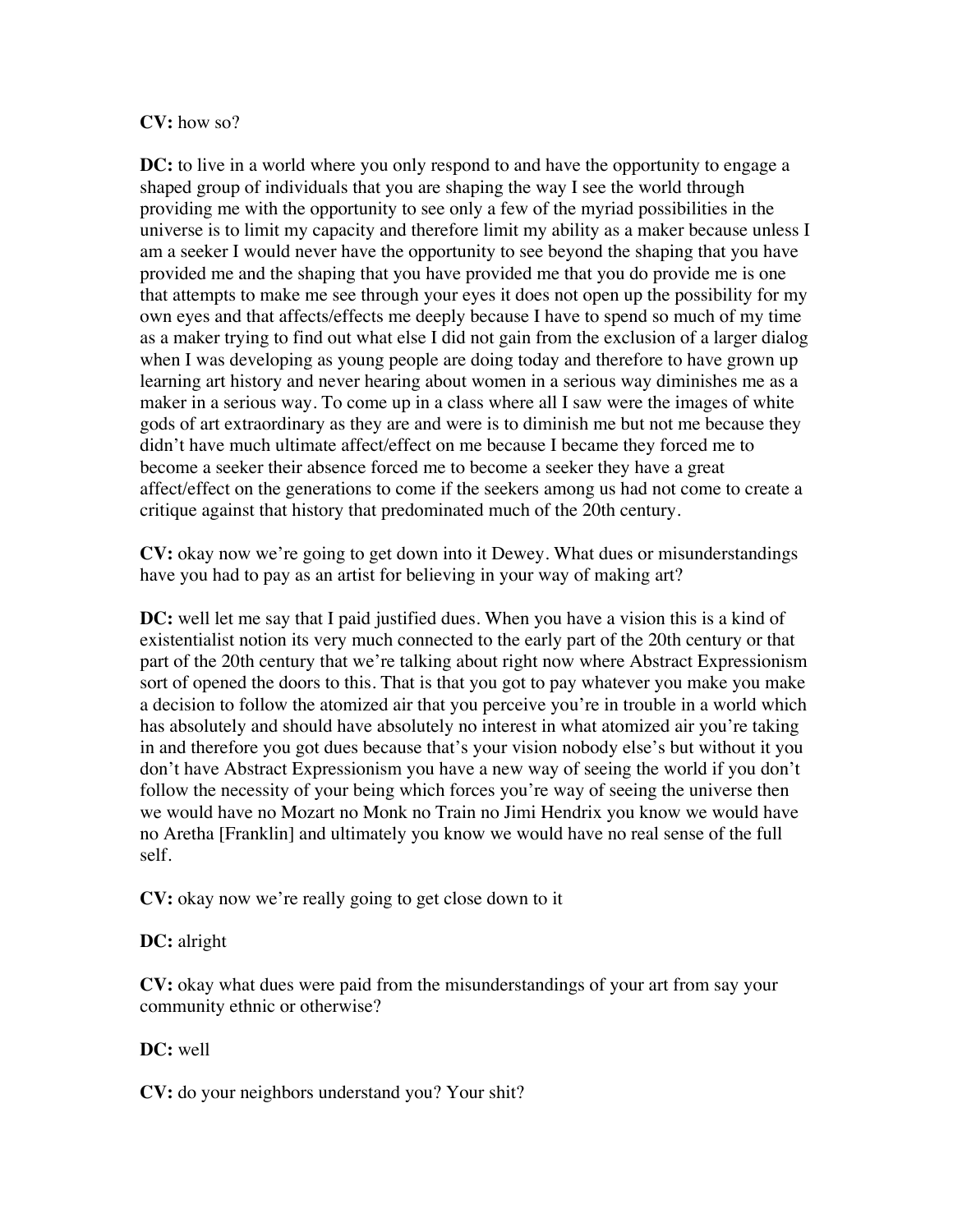**DC:** you know I think no. Everyone sees things in their own way in their own time and of course a lot of the early part of my life was spent trying to communicate to a large audience that would understand what I was doing and it produced a kind of didacticism in my work which ultimately was a great danger and was not connected to me but connected to an idea that I pursued and I think that in our attempts to recover that we have to be cognizant of the necessity to not know to not know that you don't know and that not knowing is ok and if your community doesn't know that's okay too because you don't need to know everything about what is going to be made in fact you want to often be ignorant of what's going to be made because one of the great problems I think with our contemporary notion is that we prescribe what art ought to be that is that art ought to somehow engage us in a way that makes us think about something differently than we had thought about it before well right there you've lost the point to say that art ought to provide you with a way of perceiving something or knowing something is already to have killed it the one thing that is magical and extraordinary about making is you don't know what this shit is going to do and you don't know what is going to knock you out you don't know where it is going to go so if you're interest is to have it bzzz [makes the sound of an electric shock] every time you look at it bzzz you're goint to be bzzz and if you can't be bzzz then you are not really being moved by art then you are in trouble because art's purpose is not to bzzz that's not its purpose Its purpose is to be and that's a kind of existentialist notion and it's a kind of confused notion in our current context but ultimately once the [gala/gale ? WORD] of this thing is gone the reality is that arts purpose is to be. That's its only purpose.

**CV:** okay I got another one for you I mean I'm probably not going to ask this question of every artist but I've always thought I've always had the greatest admiration for you as an artist and also as a person who is a family man who has been with your same wife for over thirty years and you have kids and you sent them to college and still I mean you know you're doing it on a salary that is not you know I mean we're not going to make Forbes 500 on this so I mean you know like I'm just going to put the question to you right now Dewey, How the hell did you do it?

**DC:** this probably doesn't have anything to do with what we are talking about

## **CV:** yes it does

**DC:** well let me say this that I come from a tradition of extraordinary black women and men but particularly black women and very often they are opposites you know my wife is a teacher not like me as a professor but in her way of being and if you pay attention to her just as another person then you know that you are looking at and listening to an extraordinary thing now that means that we also have different conclusions about things often you know often [laughing] often but that is the stuff that is human and that is the stuff of making that's the stuff of making that life is a making and if what I've noticed about great artists great artists is that they are what they are as they are and you have to accept them as they are. What [Pablo] Picasso created took Picasso not a notion of Picasso, Picasso so if you are going to look at what he made and you have to make his